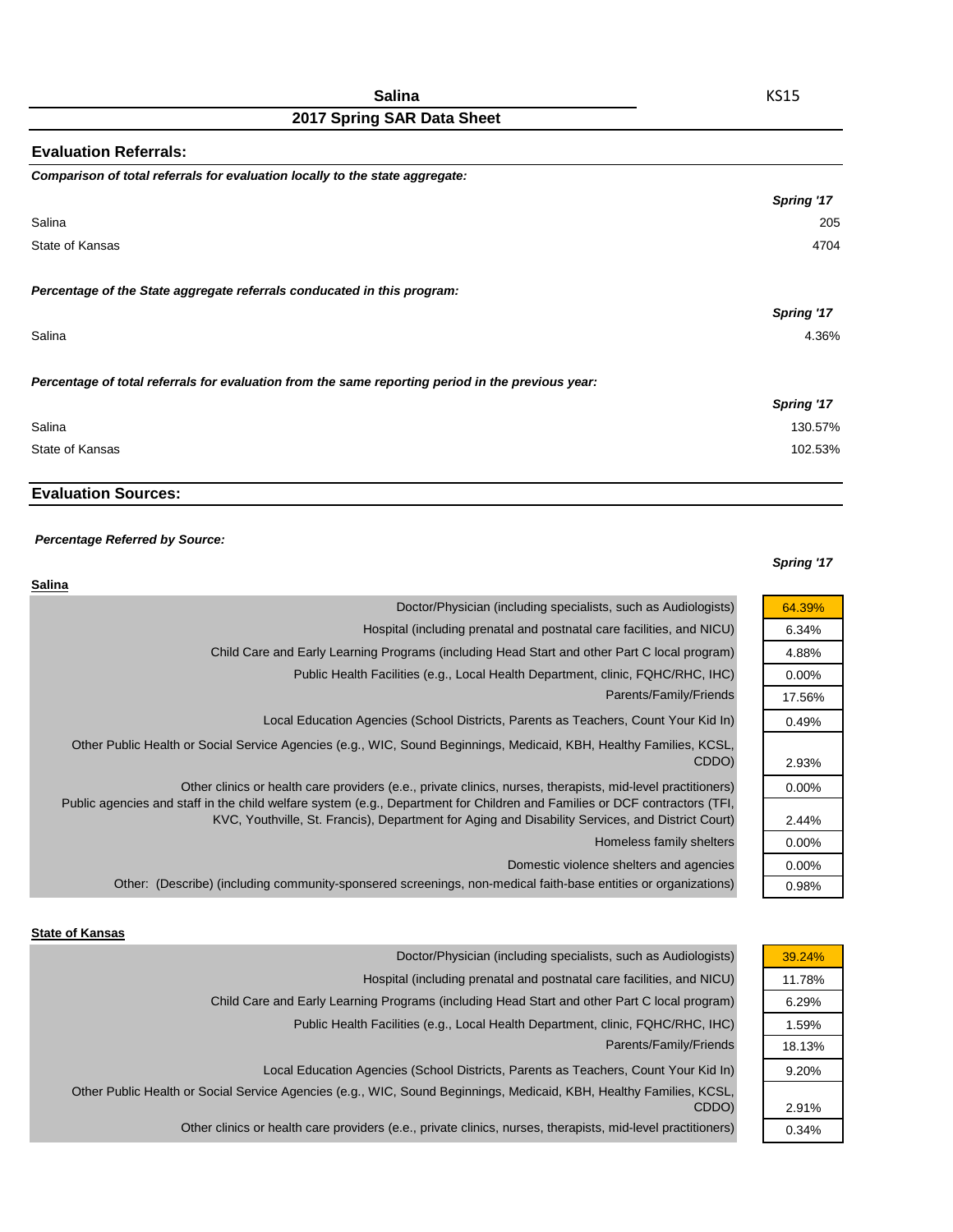| KVC, Youthville, St. Francis), Department for Aging and Disability Services, and District Court)               | 7.99%                |
|----------------------------------------------------------------------------------------------------------------|----------------------|
| Homeless family shelters                                                                                       | 0.02%                |
| Domestic violence shelters and agencies                                                                        | 0.00%                |
| Other: (Describe) (including community-sponsered screenings, non-medical faith-base entities or organizations) | 2.49%                |
| Total referred but not evaluated:                                                                              |                      |
|                                                                                                                | Spring '17           |
| Salina<br>State of Kansas                                                                                      | 85<br>1583           |
| Percentage of referrals that were not evaluated:                                                               |                      |
| Salina                                                                                                         | Spring '17<br>41.46% |
| State of Kansas                                                                                                | 33.65%               |
| Percentage of reasons for not completing evaluations:                                                          |                      |
|                                                                                                                | Spring '17           |
| Salina                                                                                                         |                      |
| <b>Family Declined</b>                                                                                         | 23.53%               |
| Moved                                                                                                          | 4.71%                |
| <b>Could Not</b><br>Locate Family                                                                              | 28.24%               |
| In Process                                                                                                     | 43.53%               |
| Other                                                                                                          | 0.00%                |
|                                                                                                                |                      |
| State of Kansas                                                                                                |                      |
| <b>Family Declined</b>                                                                                         | 24.64%               |
| Moved                                                                                                          | 3.60%                |
| <b>Could Not</b>                                                                                               |                      |

g  $\mathcal{G}$  , p (  $\mathcal{G}$  ,  $\mathcal{G}$  ,  $\mathcal{G}$  ,  $\mathcal{G}$  ,  $\mathcal{G}$  ,  $\mathcal{G}$  ,  $\mathcal{G}$  ,  $\mathcal{G}$  ,  $\mathcal{G}$  ,  $\mathcal{G}$  ,  $\mathcal{G}$  ,  $\mathcal{G}$  ,  $\mathcal{G}$  ,  $\mathcal{G}$  ,  $\mathcal{G}$  ,  $\mathcal{G}$  ,  $\mathcal{G}$  ,  $\mathcal{G}$  ,  $\mathcal{G$ 

#### **Timelines:**

| Percentage of referrals not meeting seven-day timeline:       |            |
|---------------------------------------------------------------|------------|
|                                                               | Spring '17 |
| Salina                                                        | 0.00%      |
| State of Kansas                                               | $0.00\%$   |
|                                                               |            |
| Percentage of IFSPs not developed within the 45-day timeline: |            |
|                                                               | Spring '17 |
| Salina                                                        | 4.55%      |
| State of Kansas                                               | 19.17%     |
|                                                               |            |
|                                                               |            |

Locate Family | 22.17% In Process  $\frac{49.59\%}{0.00\%}$ 

 $0.00%$ 

# **Local Program Proportionate Size Comparison:**

| <b>Six-Month Cumulative Count</b> |                   |
|-----------------------------------|-------------------|
|                                   | <b>Spring '17</b> |
| Salina                            | 259               |
| State of Kansas                   | 7314              |

*Percentage of State's six-month cumulative count served by local program:*